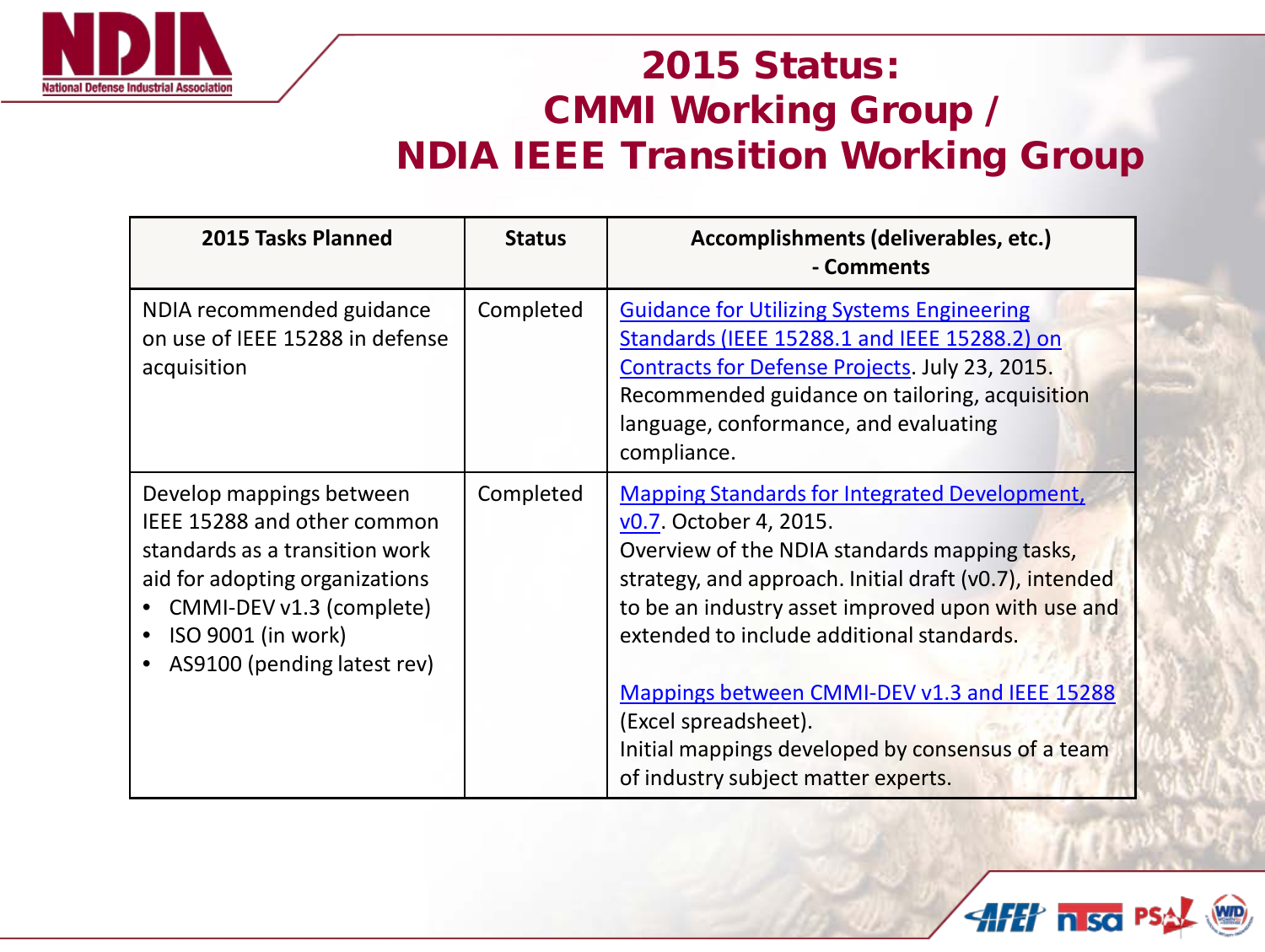

## CMMI WG / Standards - 2016 Task Plan

| <b>Proposed 2016 Tasks:</b>                                                                                                                                                                                                                                                                          | <b>Deliverables / Products</b>                                                                                                     |
|------------------------------------------------------------------------------------------------------------------------------------------------------------------------------------------------------------------------------------------------------------------------------------------------------|------------------------------------------------------------------------------------------------------------------------------------|
| <b>CMMI WG:</b><br>• Mapping: ISO 9001 vs. CMMI.<br>• Mapping: AS9100 vs. CMMI<br>(pending release of Rev D)<br>• Support CMMI NextGen teams<br>(model, appraisal method, performance)<br>Joint NDIA/DoD DAG mapping team:<br>• Develop mapping/gap analysis of DAG<br>(Chapter 4 SE) vs. IEEE 15288 | • Mapping documents and guidance<br>• Gap analysis of DAG vs. IEEE 15288                                                           |
| <b>Schedule / Resources</b>                                                                                                                                                                                                                                                                          | <b>Issues / Concerns:</b>                                                                                                          |
| DAG mapping: Q1 CY2016 (est.)                                                                                                                                                                                                                                                                        | • Cost-effective implementation of IEEE<br>15288 on acquisition contracts                                                          |
| ISO 9001 mapping: CY2016                                                                                                                                                                                                                                                                             | (guidance docs)                                                                                                                    |
| AS9100D mapping: TBD                                                                                                                                                                                                                                                                                 | • Prevalence of other standards levied on<br>acquisition contracts<br>• Validation of approach for DAG mapping<br>and gap analysis |
|                                                                                                                                                                                                                                                                                                      | <b>AFET</b> nisc PS                                                                                                                |